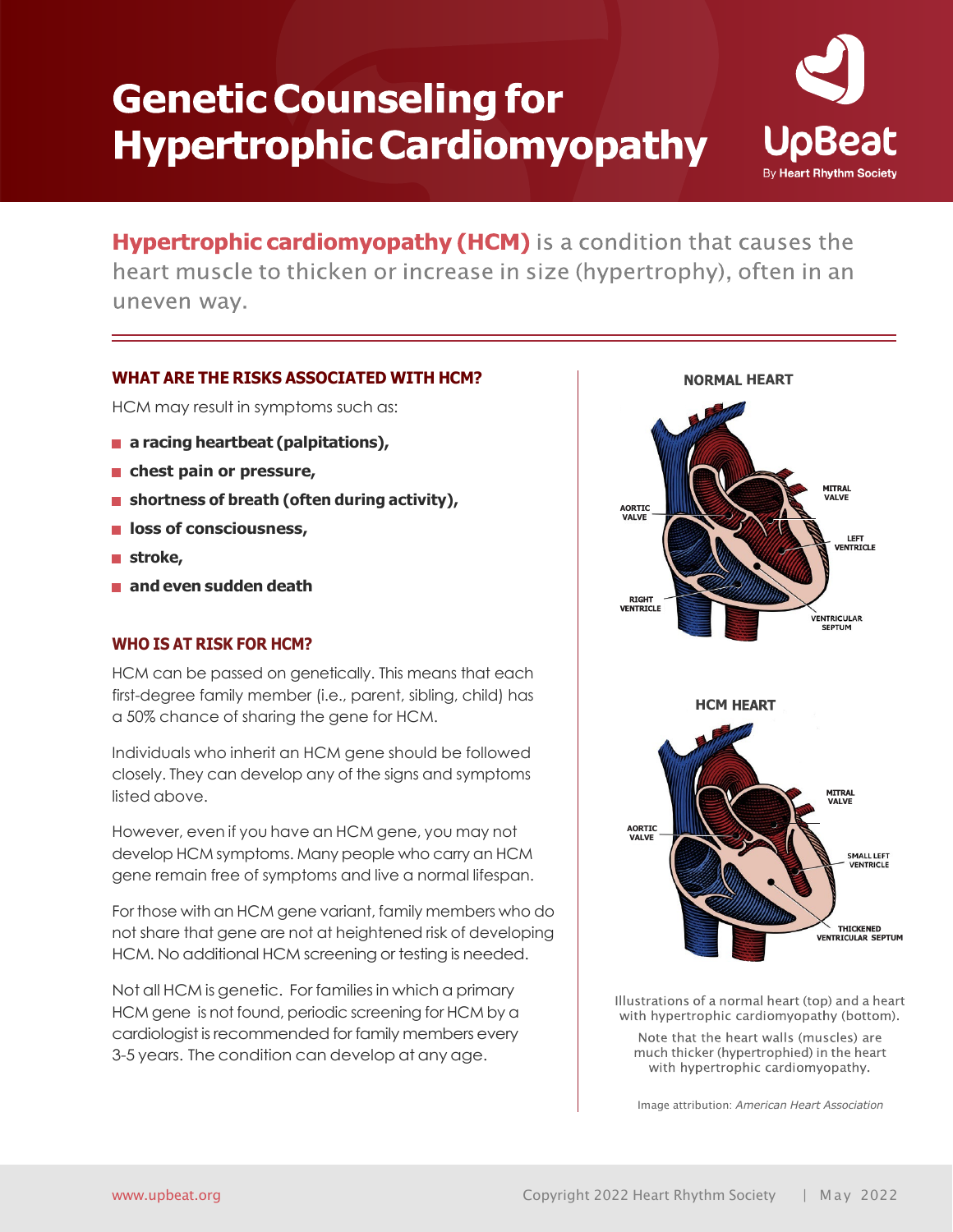# **WHAT TYPES OF TESTS ARE USED IN PATIENTS WITH HCM?**

HCM can be detected during a physical exam (including hearing a heart murmur) or with an electrocardiogram (ECG). Additional tests can include genetic testing, and imaging tests such as an echocardiogram, or cardiac MRI scan. A cardiac monitor can be used to identify abnormal heart rhythms like atrial fibrillation or ventricular tachycardia.

#### **WHAT IS THE ROLE OF GENETIC TESTING IN PATIENTS WITH HCM?**

Genetic testing should be offered to all patients with HCM. For genetic testing, a blood or saliva sample is taken to test the person's DNA for gene changes that cause HCM. This testing is helpful to identify types of HCM with different risks or even specific treatments. Results of genetic testing are used to direct the care and management of patients and family members with HCM.

In about forty percent of people with a diagnosis of HCM, genetic testing can detect the presence of a disease-causing (pathogenic) HCM gene variant. If this type of gene variant is identified, first-degree family members can use genetic testing to see if they are at risk of developing HCM.

# **IF MY FAMILY MEMBER IS NOT EXPERIENCING ANY SYMPTOMS OF HCM, HOW IMPORTANT IS GENETIC TESTING?**

If there is a known genetic cause of HCM in the family, genetic testing is very important. Some individuals may have HCM with no symptoms and may still be at risk of severe outcomes. Genetic testing can be used to identify those who are at risk.

Some individuals may have HCM with no symptoms and may still be at risk of severe outcomes.

# **WILL GENETIC TESTING CHANGE MY TREATMENT PLAN IF I HAVE BEEN DIAGNOSED WITH HCM?**

Genetic testing can identify the type of HCM that you have, and this can provide information about your HCM. Additionally, there are specific treatments for some types of HCM.